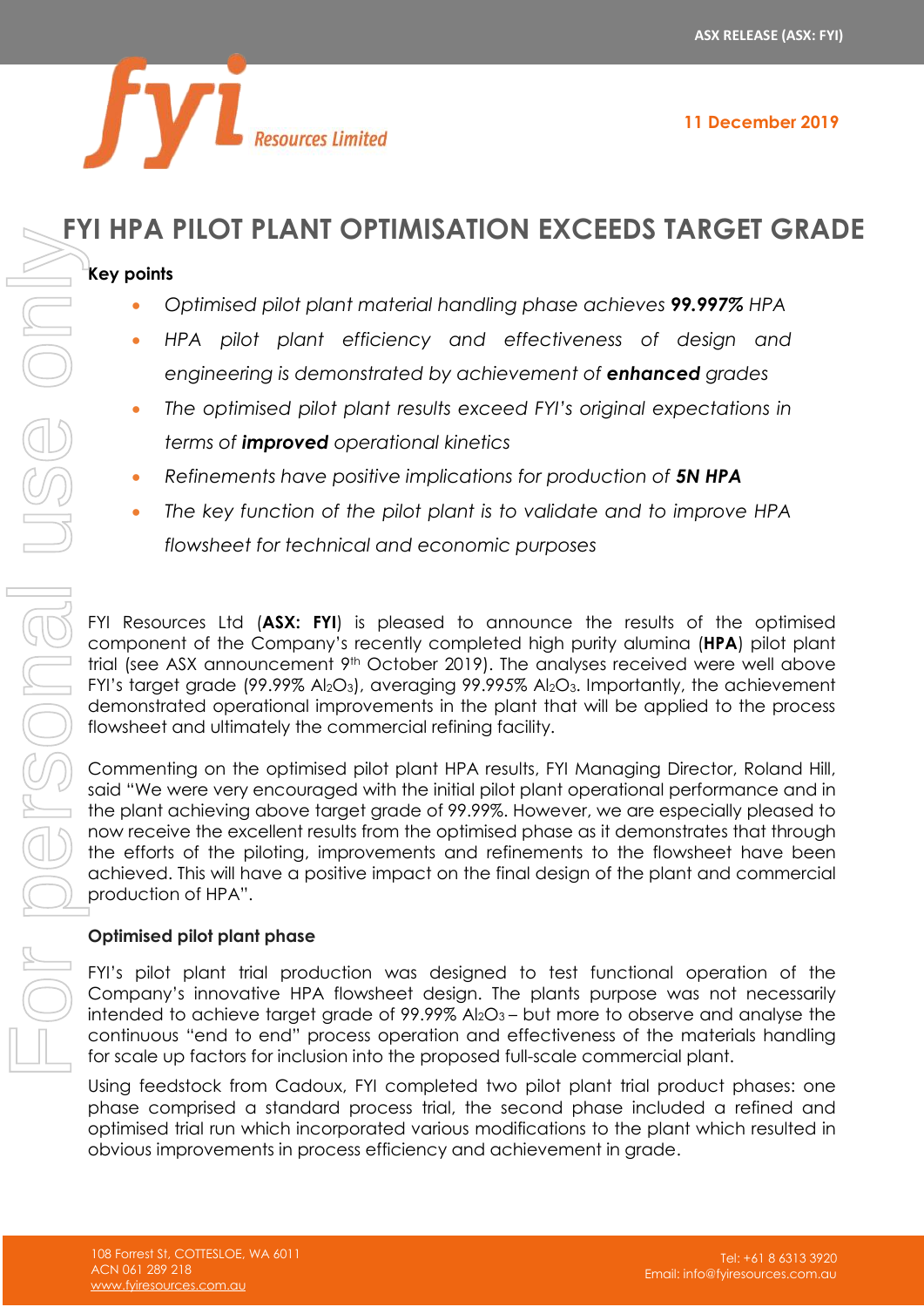

#### **GDMS analysis results**

Samples of the HPA product from the optimised phase of pilot plant were submitted for high level Glow Discharge Mass Spectrometry (**GDMS**) analysis to EAG Laboratories in New York, USA.

EAG Laboratories confirmed the optimised phase samples ranged from 99.993% to 99.997% Al2O<sup>3</sup> achieving an average grade of 99.99*5*% Al2O3.

| <b>GDMS HPA Analysis</b> |             |  |  |  |
|--------------------------|-------------|--|--|--|
| Sample #                 | $Al_2O_3\%$ |  |  |  |
|                          | 99.995      |  |  |  |
| 2                        | 99.997      |  |  |  |
| 3                        | 99.994      |  |  |  |
|                          | 99.993      |  |  |  |
| Average                  | 99.995      |  |  |  |

EAG GDMS results

## **Pilot plant results implications**

The pilot plant has played a critical role in the validation of the Company's innovative HPA flowsheet. The facility has also played an equally important role in allowing FYI and the study management team to observe actual "end to end" production of the flowsheet that accurately reflects the design of the full-sized commercial refinery.

During the combined phases of the pilot plant trial, FYI noted many aspects of the production materials handling where refinements and improvements could be incorporated to the flowsheet design which were not highlighted in the design model or experienced in the previous locked cycle and variability tests (see ASX release 13 March 2019).

These combined design and operational improvements may have a positive impact to the overall quality of HPA that will be produced but also in FYI's ability to achieve a more reliable and consistent high grade.

The target production of a 5N product, if requested by customers, will also be more reliable and consistent as a result of the incorporated improvements.

#### **For more information please contact:**

**Roland Hill** Managing Director Tel: +61 414 666 178 [roland.hill@fyiresources.com.au](mailto:roland.hill@fyiresources.com.au) **Simon Hinsley** Investor & Media Relations Tel: 0401 809 653 [simon@nwrcommunications.com.au](mailto:simon@nwrcommunications.com.au)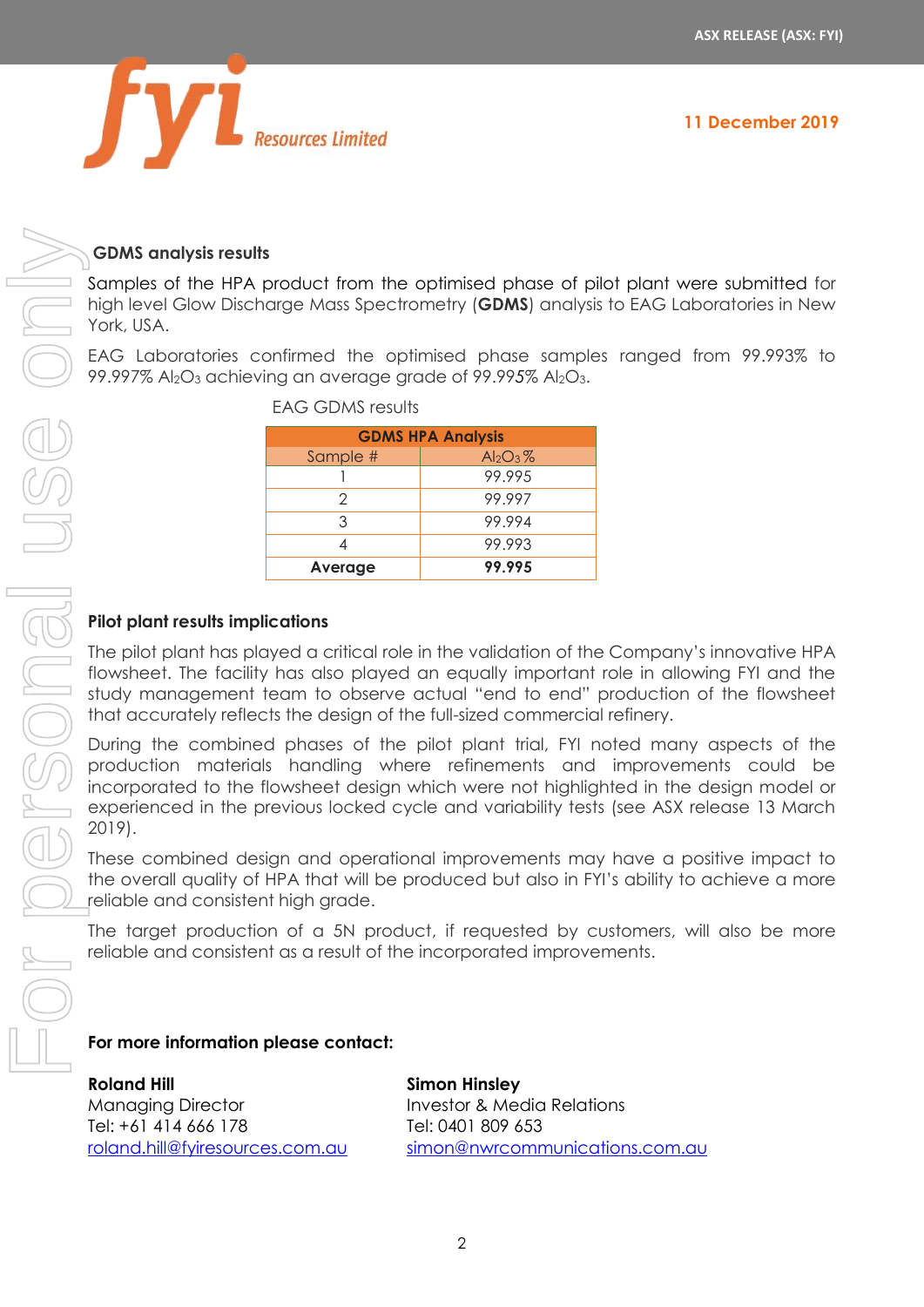

**11 December 2019**

# **About FYI Resources Limited**

FYI's is positioning itself to be a significant producer of high purity alumina (HPA) in the rapidly developing light emitting diode (LED) and phosphor applications and the electric vehicle and static power storage markets as well as other associated high-tech product markets.

The foundation of FYI's HPA strategy is the superior quality aluminous clay (kaolin) deposit at Cadoux and positive response that the feedstock has to the Company's innovative and integrated processing flowsheet utilising uncomplicated moderate temperature and atmospheric pressure technologies. The strategy's quality attributes combine resulting in world class HPA project potential.

FYI is progressing positively with its definitive Feasibility Studies (DFS) supporting a planned production of 4N and 5N HPA following the successful pilot plant trial achieving the targeted production grade of 99.99% Al<sub>2</sub>O<sub>3</sub>.

## **Competent Persons Statements**

#### **Metallurgy**

The information in this report that relates to metallurgy and metallurgical test work is based on information reviewed and compiled by Mr Daryl Evans, a Competent Person who is a Fellow of the Australian Institute of Mining and Metallurgy (AusIMM).

Mr Evans is an employee of Independent Metallurgical Operations Pty Ltd, and is a contractor to FYI. Mr Evans has sufficient experience that is relevant to this style of processing and type of deposit under consideration, and to the activity that he has undertaken to qualify as a Competent Person as defined in the 2012 Edition of the "Australasian Code for the Reporting of Exploration Results, Mineral Resources and Ore Reserves". Announcements in respect to previous metallurgical results are available to view on the Company's website at www.firesources.<br>
Notation of Fig. Here is a stable at the company of the company of the company of the company of the feature at the feature of the feature at the feature of the company of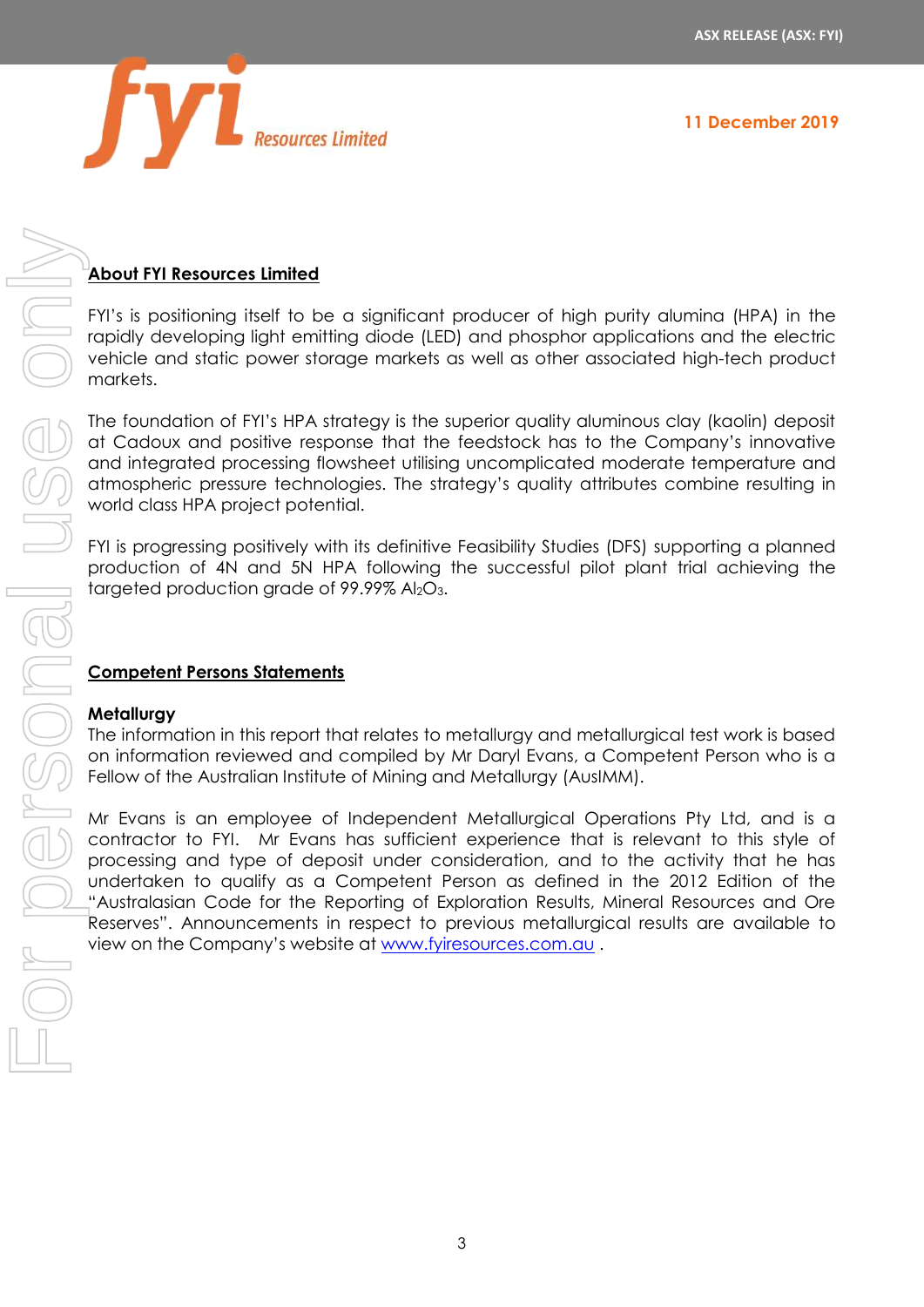

# **JORC Code, 2012 Edition – Table 1**

## **Section 1 Sampling Techniques and Data**

| Criteria                                                  | Commentary                                                                                                                                                                                                                                                                                                                                                                                                                                                                                                                                                                                                                                                                                                                                                                                                                                                                                                                                                                                                                                                                                                                                                                                                                                                                                                                                                                                                                                                                                                                                                                                                                                                                                                                                         |
|-----------------------------------------------------------|----------------------------------------------------------------------------------------------------------------------------------------------------------------------------------------------------------------------------------------------------------------------------------------------------------------------------------------------------------------------------------------------------------------------------------------------------------------------------------------------------------------------------------------------------------------------------------------------------------------------------------------------------------------------------------------------------------------------------------------------------------------------------------------------------------------------------------------------------------------------------------------------------------------------------------------------------------------------------------------------------------------------------------------------------------------------------------------------------------------------------------------------------------------------------------------------------------------------------------------------------------------------------------------------------------------------------------------------------------------------------------------------------------------------------------------------------------------------------------------------------------------------------------------------------------------------------------------------------------------------------------------------------------------------------------------------------------------------------------------------------|
| <b>Sampling techniques</b>                                | Drilling sampling was previously reported (ASX: 9.7.2018).                                                                                                                                                                                                                                                                                                                                                                                                                                                                                                                                                                                                                                                                                                                                                                                                                                                                                                                                                                                                                                                                                                                                                                                                                                                                                                                                                                                                                                                                                                                                                                                                                                                                                         |
|                                                           | Metallurgical test work applied to the recovered drilling samples is intended to<br>determine aluminium leach and precipitation characteristics of the kaolin. Sample<br>preparation and metallurgical test work was performed by Independent Metallurgical<br>Operations Pty Ltd (IMO) in Perth, Western Australia.                                                                                                                                                                                                                                                                                                                                                                                                                                                                                                                                                                                                                                                                                                                                                                                                                                                                                                                                                                                                                                                                                                                                                                                                                                                                                                                                                                                                                               |
| <b>Drilling techniques</b>                                | Previously reported (ASX: 9.7.2018).                                                                                                                                                                                                                                                                                                                                                                                                                                                                                                                                                                                                                                                                                                                                                                                                                                                                                                                                                                                                                                                                                                                                                                                                                                                                                                                                                                                                                                                                                                                                                                                                                                                                                                               |
| <b>Drill sample recovery</b>                              | Previously reported (ASX: 9.7.2018).                                                                                                                                                                                                                                                                                                                                                                                                                                                                                                                                                                                                                                                                                                                                                                                                                                                                                                                                                                                                                                                                                                                                                                                                                                                                                                                                                                                                                                                                                                                                                                                                                                                                                                               |
| Logging                                                   | Previously reported (ASX: 9.7.2018).                                                                                                                                                                                                                                                                                                                                                                                                                                                                                                                                                                                                                                                                                                                                                                                                                                                                                                                                                                                                                                                                                                                                                                                                                                                                                                                                                                                                                                                                                                                                                                                                                                                                                                               |
| Sub-sampling<br>techniques and<br>sample preparation<br>E | Drilling sampling was previously reported (ASX: 13.3.2019).<br>The sampling techniques for the metallurgical test work was in line with industry<br>standards in determining composite samples representative of the resource. This<br>included drying and splitting of individual samples and then compositing into<br>representative samples.<br>The sampling procedures were under the control of qualified and experienced IMO<br>employees and considered adequate for the intended metallurgical test work.<br>Master composite samples were prepared representing the average Cadoux life of<br>mine resource.<br>The composites underwent a stage of attritioning with the products screened to<br>generate fine and coarse size fractions.<br>The fine attritioned product underwent one stage of calcination to convert kaolin clay<br>to metakaolin. The calcined product was leached with hydrochloric acid at<br>temperature.<br>The leach liquor underwent a series of precipitation stages, involving hydrogen<br>chloride gas being sparged through the leach liquor allowing the precipitation of solid<br>aluminium chloride.<br>Conversion of the final solid aluminium chloride to alumina involved a two-stage<br>calcination process with the final product achieving an average of 99.99% Al2O3 purity.<br>Sizes and representative nature of the samples is considered appropriate.<br>All procedural work and preparation was conducted under strict controls and<br>supervision. All testwork was conducted under test conditions by qualified and<br>experienced technicians and overseen by qualified managers including Mr Alex<br>Borger and Mr Daryl Evans (Independent Metallurgical Operations Competent Person). |
|                                                           |                                                                                                                                                                                                                                                                                                                                                                                                                                                                                                                                                                                                                                                                                                                                                                                                                                                                                                                                                                                                                                                                                                                                                                                                                                                                                                                                                                                                                                                                                                                                                                                                                                                                                                                                                    |
| Quality of assay data<br>and laboratory tests             | Analysis for the leach test work was deemed appropriate for the detailed test work as<br>it was undertaken in laboratory environment with precision equipment and included<br>worldwide accepted controls.                                                                                                                                                                                                                                                                                                                                                                                                                                                                                                                                                                                                                                                                                                                                                                                                                                                                                                                                                                                                                                                                                                                                                                                                                                                                                                                                                                                                                                                                                                                                         |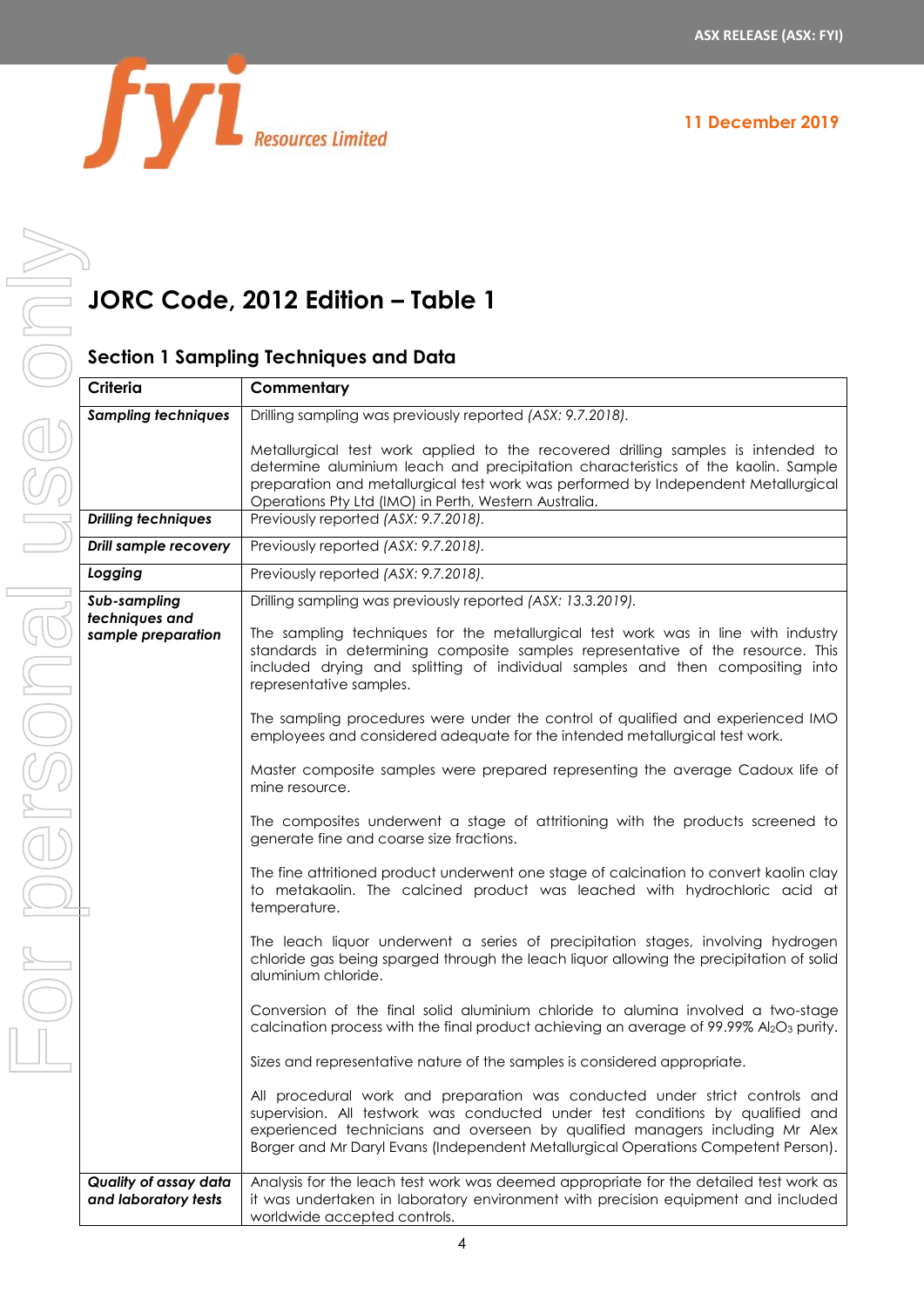**11 December 2019**



USG ONN For personal use only

| Criteria                                                      | Commentary                                                                                                                                                                            |
|---------------------------------------------------------------|---------------------------------------------------------------------------------------------------------------------------------------------------------------------------------------|
|                                                               | Metallurgical reviews and testwork has been overseen and approved by Mr Alex<br>Borger - Metallurgical Project Manager and Metallurgical Competent Person - Mr<br>Daryl Evans.        |
| <b>Verification of</b><br>sampling and<br>assaying            | The metallurgical test work was supervised by suitably qualified personnel under<br>laboratory conditions.                                                                            |
|                                                               | Primary data is captured on paper in the laboratory and then re-entered into<br>spreadsheet format by the supervising metallurgist, to then be loaded into the<br>company's database. |
|                                                               | No adjustments are made to any assay data.                                                                                                                                            |
| Location of data<br>points                                    | All samples used in the metallurgical test work have been accurately recorded by the<br>laboratory technician and checked by the supervising metallurgist.                            |
| Data spacing and<br>distribution                              | Industry standard sample distribution and source material representation methodology<br>has been applied.                                                                             |
| Orientation of data in<br>relation to geological<br>structure | Industry standard sample distribution and source material representation methodology<br>has been applied. The risk of sample bias is considered to be low.                            |
| <b>Sample security</b>                                        | All samples were under supervision at the laboratory. All residual sample material is<br>stored securely in sealed bags.                                                              |
| <b>Audits or reviews</b>                                      | Mr Evans has reviewed QAQC results and found these to be acceptable.                                                                                                                  |

| distribution                                                  | has been applied.                                                                                                                                                                                                                                                                                                                                                                                                                                                                                                                                                                                                                                                                                                                                                                                                                                                                                                                                                                                                                                                                                                                                                                                                                                                                                                                                                                                                                                                                                                                                                                                                        |  |
|---------------------------------------------------------------|--------------------------------------------------------------------------------------------------------------------------------------------------------------------------------------------------------------------------------------------------------------------------------------------------------------------------------------------------------------------------------------------------------------------------------------------------------------------------------------------------------------------------------------------------------------------------------------------------------------------------------------------------------------------------------------------------------------------------------------------------------------------------------------------------------------------------------------------------------------------------------------------------------------------------------------------------------------------------------------------------------------------------------------------------------------------------------------------------------------------------------------------------------------------------------------------------------------------------------------------------------------------------------------------------------------------------------------------------------------------------------------------------------------------------------------------------------------------------------------------------------------------------------------------------------------------------------------------------------------------------|--|
| Orientation of data in<br>relation to geological<br>structure | Industry standard sample distribution and source material representation methodology<br>has been applied. The risk of sample bias is considered to be low.                                                                                                                                                                                                                                                                                                                                                                                                                                                                                                                                                                                                                                                                                                                                                                                                                                                                                                                                                                                                                                                                                                                                                                                                                                                                                                                                                                                                                                                               |  |
| <b>Sample security</b>                                        | All samples were under supervision at the laboratory. All residual sample material is<br>stored securely in sealed bags.                                                                                                                                                                                                                                                                                                                                                                                                                                                                                                                                                                                                                                                                                                                                                                                                                                                                                                                                                                                                                                                                                                                                                                                                                                                                                                                                                                                                                                                                                                 |  |
| <b>Audits or reviews</b>                                      | Mr Evans has reviewed QAQC results and found these to be acceptable.                                                                                                                                                                                                                                                                                                                                                                                                                                                                                                                                                                                                                                                                                                                                                                                                                                                                                                                                                                                                                                                                                                                                                                                                                                                                                                                                                                                                                                                                                                                                                     |  |
| <b>Section 2 Reporting of Exploration Results</b><br>Criteria |                                                                                                                                                                                                                                                                                                                                                                                                                                                                                                                                                                                                                                                                                                                                                                                                                                                                                                                                                                                                                                                                                                                                                                                                                                                                                                                                                                                                                                                                                                                                                                                                                          |  |
|                                                               | Commentary                                                                                                                                                                                                                                                                                                                                                                                                                                                                                                                                                                                                                                                                                                                                                                                                                                                                                                                                                                                                                                                                                                                                                                                                                                                                                                                                                                                                                                                                                                                                                                                                               |  |
| <b>Mineral tenement</b><br>and land tenure<br>status          | Previously reported (ASX: 9.7.2018).                                                                                                                                                                                                                                                                                                                                                                                                                                                                                                                                                                                                                                                                                                                                                                                                                                                                                                                                                                                                                                                                                                                                                                                                                                                                                                                                                                                                                                                                                                                                                                                     |  |
| <b>Exploration done</b><br>by other parties                   | Previously reported (ASX: 9.7.2018).                                                                                                                                                                                                                                                                                                                                                                                                                                                                                                                                                                                                                                                                                                                                                                                                                                                                                                                                                                                                                                                                                                                                                                                                                                                                                                                                                                                                                                                                                                                                                                                     |  |
| Geology                                                       | The project area is underlain by weathered granitoid Archaean rock of the Yilgarn<br>Granites is the likely parent material for the kaolin. Here, deep weathering of the<br>feldspathic and ferromagnesian minerals within the metamorphosed granitic has<br>resulted in the formation of kaolinite. There is no outcrop but recognizable granitoidal<br>fragmental rocks are sometimes present just below surface. The crust of the overburden<br>comprises gravel and sands over reddish to off white clay. White kaolin underlies the<br>overburden followed by weathered, partial oxidised and then fresh ganitoids at depth.<br>The recent drilling at the property has revealed a weathering profile which is very<br>common in Western Australia with the granitoid rocks, deeply weathered forming a<br>leached, kaolinized zone under a lateritic crust. Analysis at the Laboratory shows particle<br>size distributions are typical of "primary style" kaolins produced from weathered granites.<br>The crust of overburden comprises gravel and sands over reddish to off-white clay to an<br>average depth of 5m. White kaolin then averages approximately 16 m before orange to<br>yellow sandy and mottled clays are intersected which are followed by recognizable<br>rounded granitoid material. The thickness of the kaolin profile varies from less than 1m to<br>a maximum of 28m. Fresh granitoids are found at depths of between 10 and 30m. All<br>kaolin resources are within 4 to 11 metres of the surface. All holes are drilled vertically.<br>Intersected kaolin thickness ranges from 4-28m. |  |